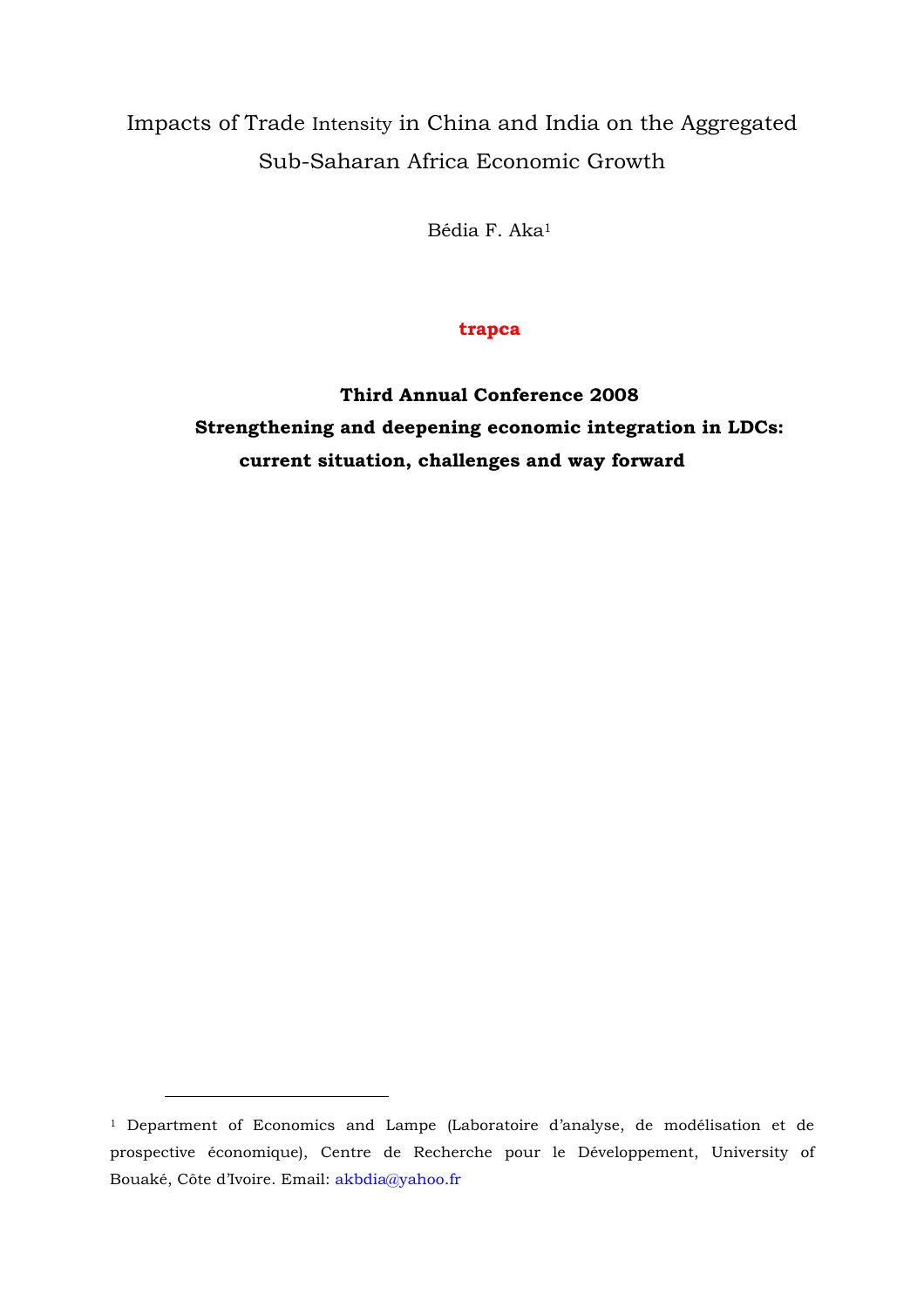## **Impacts of Trade Intensity in China and India on the Aggregated Sub-Saharan Africa Economic Growth**

#### **Abstract**

Recent years have shown the emergence of two major countries, China and India in the international trade area. This paper aims to examine how the increasing part of these two countries in trade impacts the African continent. The intensity of trade is measured by the share of exports plus imports in the gross domestic (GDP) while economic growth in the Sub-Saharan Africa is proxies by the GDP per capita. We focus on Sub-Saharan Africa as a whole during the period 1960-2005 to see how trade intensity in China and India and in Sub-Saharan Africa as well has impacted the GDP per capita growth rate in that African zone. For that purpose first we use an Autoregressive distributed lag (ARDL) Time series model to analyze both the short and long-run impacts of these variables on the GDP per capita growth rate of the aggregated SSA. Secondly using a VAR we perform impulse response analysis to see the impacts of trade intensity in China, India and Sub-Saharan Africa on the per capita growth in the Sub-Saharan Africa.

JEL Classification: C22, C32, C51, F13

Keywords: Economic Growth, Trade, Time Series, ARDL Model, VAR Model.

#### **1. Introduction**

Two major countries, namely China and India, have emerged in the international trade during the recent years with a large share of world trade, in exports as well as in imports. More importantly there is a debate of the increasing part of these two giant countries on the African continent as they need to import raw material from Africa and export manufactured goods to Africa continent and to other parts of the world.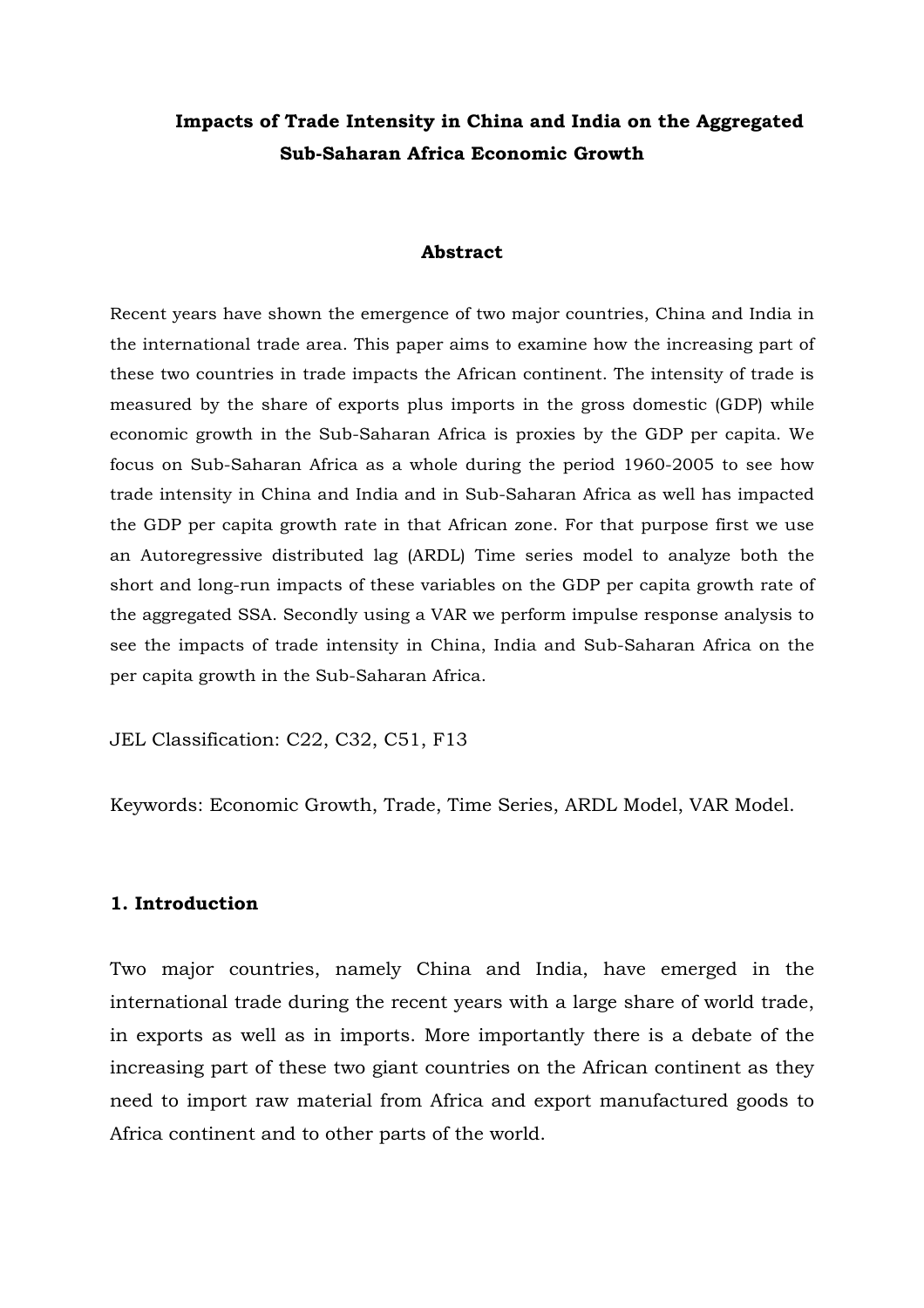About China, Zafar (2007) indicates that: *"China's economic ascendance over the past two decades has generated ripple effects in the world economy. Its search for natural resources to satisfy the demands of industrialization has led it to Sub-Saharan Africa. Trade between China and Africa in 2006 totaled more than \$50 billion, with Chinese companies importing oil from Angola and Sudan, timber from Central Africa, and copper from Zambia. Demand from China has contributed to an upward swing in prices, particularly for oil and metals from Africa, and has given a boost to real GDP in Sub-Saharan Africa"*.

In the same time China and India invest with sometimes rivalry in several sectors of Africa's economy (mining, hospital, banking, and telecommunication), creating jobs, and providing aid all over the continent.

A number of authors have examined specific countries' cases or specific questions or goods. Jenkins and Edwards (2004) investigated how China's growth affects poverty reduction in Asia, Africa and Latin America, while Kaplinsky (2006) deals with term of trade, indicating that the entry of China into the global market has played an important role in the augmenting the demand for many commodities (as metals). Streifel (2006) looked at the impact of China and India on global commodity markets focusing on metals, minerals and petroleum. Jenkins and Edwards (2006) examined the impact of the emergence of China and India as important players in the global economy on 21 sub-Saharan African countries. They assert that the ways in which Africa has been affected differs from country to country, with some such as Angola, Nigeria and Sudan being important exporters, others such as Ghana, Ethiopia, Kenya, Tanzania and Uganda mainly importers from Asia, and Lesotho facing competition from China in export markets.

Few works have specifically examined the impact of these growing countries on the aggregated Sub-Saharan African zone. Here we intend to examine empirically how trade intensity into these to Giants impacts the Sub-Saharan Africa growth by looking at the effects of the growth in the GDP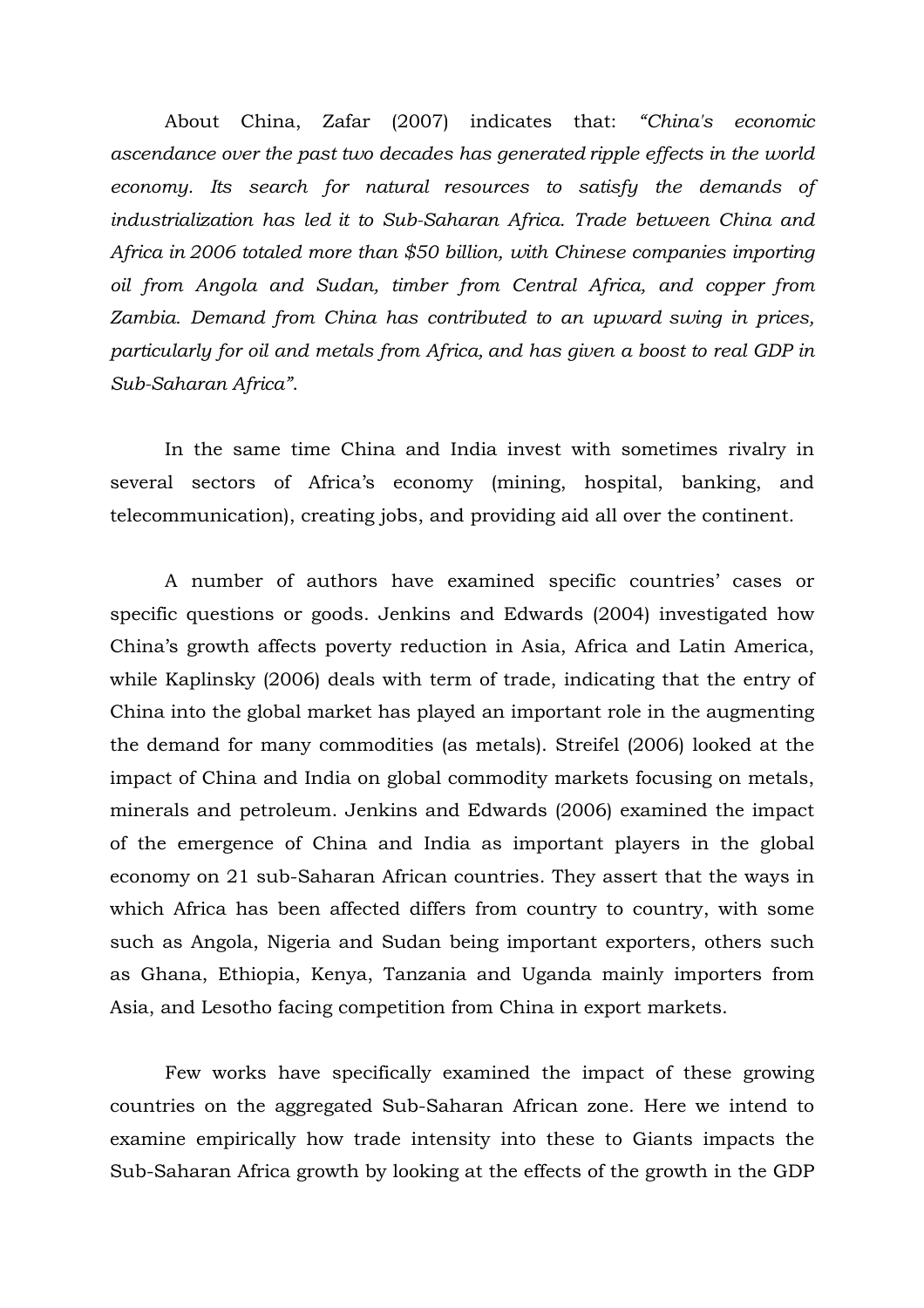per capita of these two countries on trade and growth in the aggregated Sub-Saharan Africa.

This paper uses alternatively first an Autoregressive distributed lag (ARDL) Time series model to analyze both the short and long-run impacts of these variables on the GDP per capita growth rate of the aggregated SSA, and secondly a VAR model to perform impulse response analysis to see the impacts of trade intensity in China, India and SSA on the per capita growth in the SSA

Our empirical findings indicate that for the aggregated Sub-Saharan Africa area the trade intensity of the two emerging countries, namely China and India have differential short and long-run impacts on the GDP per capita growth rate in the aggregated Sub-Saharan Africa. We find that trade intensity in China is not significant in the short-run while an increase in the Indian trade intensity positively impacts the short-run GDP per capita growth in the Sub-Saharan Africa, and trade intensity in China negatively impacts the GDP per capita growth rate of the Sub-Saharan Africa.

Concerning the impact of Trade intensity on the GDP per capita the two models (the ARDL and the VAR) deliver conflicting results for China and Sub-Saharan Africa while the results of the two models are concordant for India. Regarding the effect of the variables on the trade intensity in the Sub-Saharan Africa, the VAR model indicates negative impacts in the short and long-run, except for the impact of the GDP per capita of Sub-Saharan Africa on the trade intensity in the Sub-Saharan Africa.

Overall the findings suggest that the trade intensity of the two emerging countries, namely China and India have differential short and long-run impacts on the GDP per capita growth rate in the aggregated Sub-Saharan Africa.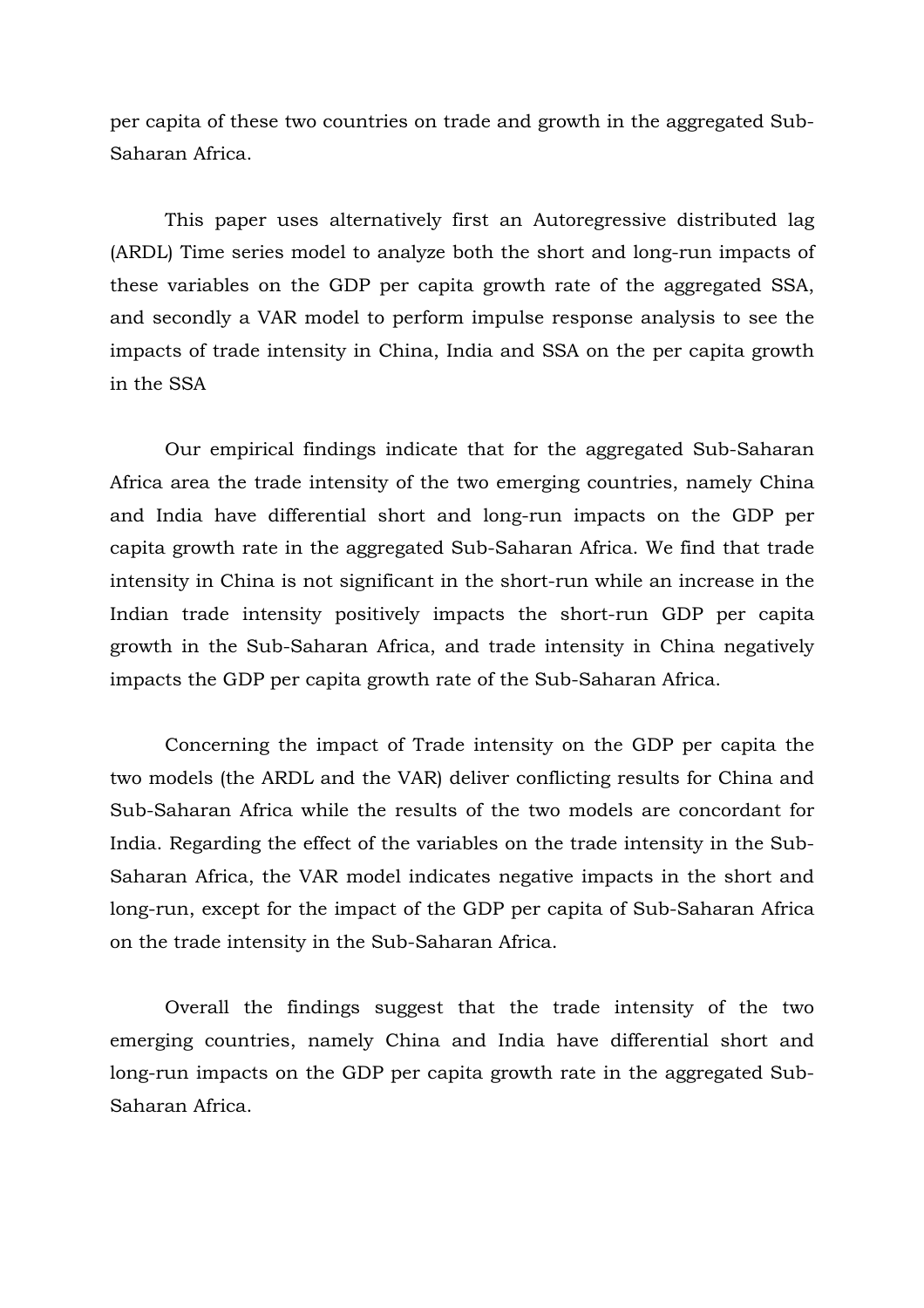The remaining of the paper organized as follows. Section 2 presents the model and the econometric methodology used in this study. Section 3 presents the estimations results and final remarks are provided in Section 4.

#### **2. The Model Specification**

#### *The ARDL model*

We adopt a simple model aiming to estimate the following relationship where the GDP per capita of the Sub-Saharan Africa (SSA) is explained by trade intensity in China, India and SSA:

$$
GDP_{SSA,t} = f(TI_{Chin,t}, TI_{Ind,t},TI_{SSA,t}) + \xi_t
$$
\n
$$
(1)
$$

In this equation the variable *GDP*<sub>SSA</sub> denotes the per capita GDP of the SSA, while *TI*<sub>Chin</sub>, *TI*<sub>Ind</sub> and *TI*<sub>SSA</sub> indicate trade intensity as measured by the share of exports and imports in GDP, for China, India and SSA respectively,  $\zeta_t$  is a stochastic error term, and *t* is year index.

Expressing Eq. 1 in a natural logarithm form gives the following long run equation:

$$
\ln GDP_{SSA,t} = \alpha + \gamma_1 \ln TI_{Chin,t} + \gamma_2 \ln TI_{Ind,t} + \gamma_3 \ln TI_{SSA,t}) + \xi_t
$$
 (2)

The assumptions concerning the preceding Eq. 2 are that trade intensity variables are supposed to positively impact the GDP per capita of the SSA.

The estimation will be performed using an unrestricted general to specific Hendry (1995) type error correction model (ECM) where the long-run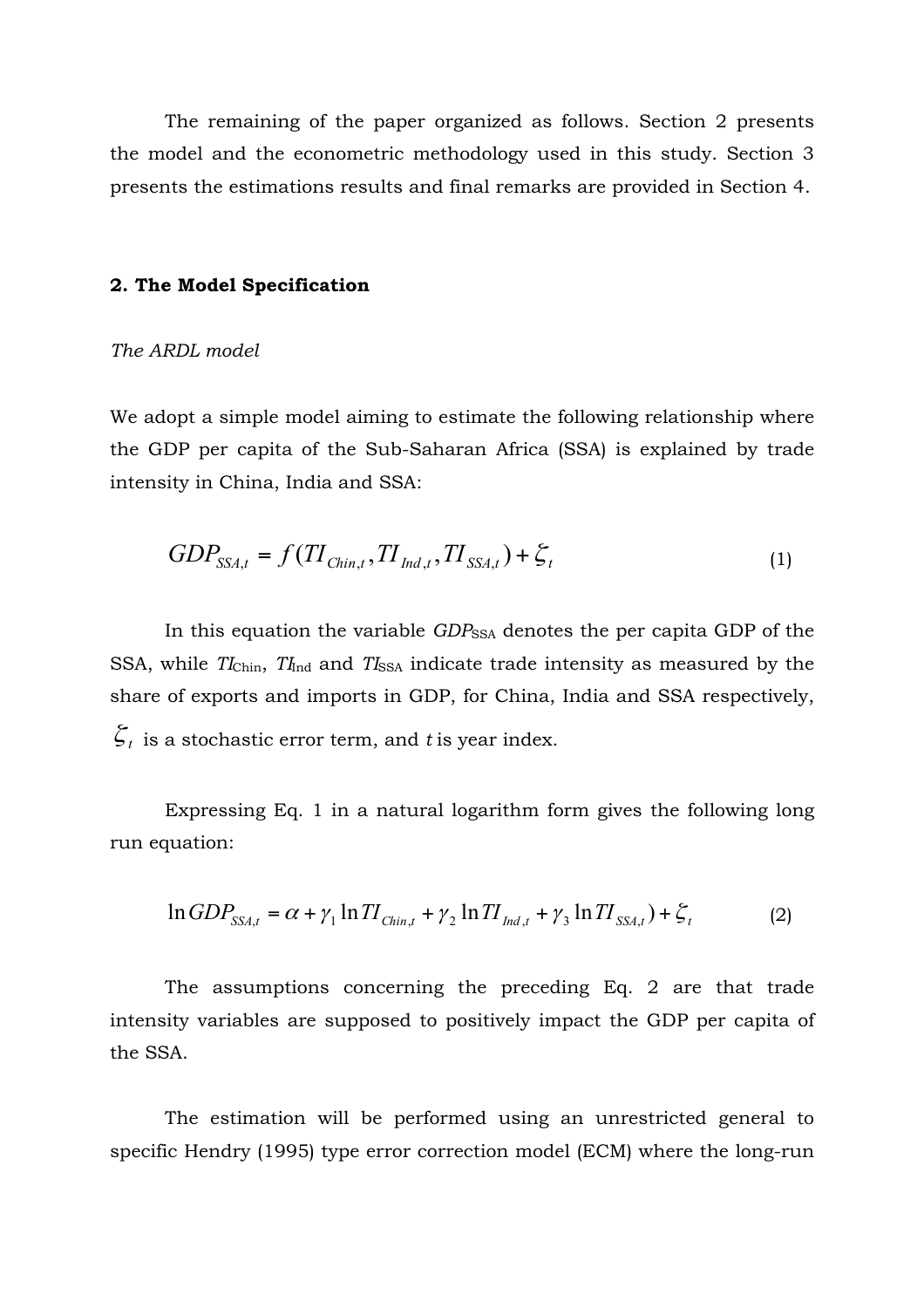relationship is embedded within the dynamic specification, including the lagged dependent and independent variables as follows:

$$
\Delta \ln GDP_{SSA,t} = \alpha + \gamma_1 \Delta \ln TI_{Chin,t} + \gamma_2 \Delta \ln TI_{Ind,t} + \gamma_3 \Delta \ln TI_{SSA,t} + \gamma_4 (\ln GDP_{SSA} - \beta_1 \ln TI_{Chin} + \beta_2 \ln TI_{Ind} + \beta_3 \ln TI_{SSA})_{t-1} + \nu_t
$$
\n(3)

This model is re-parameterized in the following estimable form:

$$
\Delta \ln GDP_{SSA,t} = \alpha + \gamma_1 \Delta \ln TI_{Chin,t} + \gamma_2 \Delta \ln TI_{Ind,t} + \gamma_3 \Delta \ln TI_{SSA,t} + \gamma_4 \ln GDP_{SSA,t-1} + \gamma_5 \ln TI_{Chin,t-1} + \gamma_6 \ln TI_{Ind,t-1} + \gamma_7 \ln TI_{SSA,t-1} + \nu_t
$$
\n(4)

Although this model helps to explain the link between the variables by expressing the impacts of the exogenous right-hand side variables on the endogenous left-hand side variable, it does not give any cross relationships between all these variables. To allow for inter relationships analyses a VAR model appears more suitable.

#### *The VAR Model*

Methodologically without a formal explicative model the VAR models appear an appropriate alternative to estimate the relationships between variables in presence (see Bagliano and Favero, 1998 ; and Christiano et al., 2005).

The VAR model of 6 variables is expressed as followed:

$$
X_{t} = \left[ GDPpc_{SSA,t}, GDPpc_{Chin,t}, GDPpc_{Ind,t}, TI_{SSA,t}, TI_{Chin,t}TI_{Ind,t} \right]
$$
(5)

with *GDPpc*<sub>it</sub> representing the GDP per capita of SSA, China and India at time  $t$ , and  $T_{i,t}$  is the trade intensity in SSA, China and India.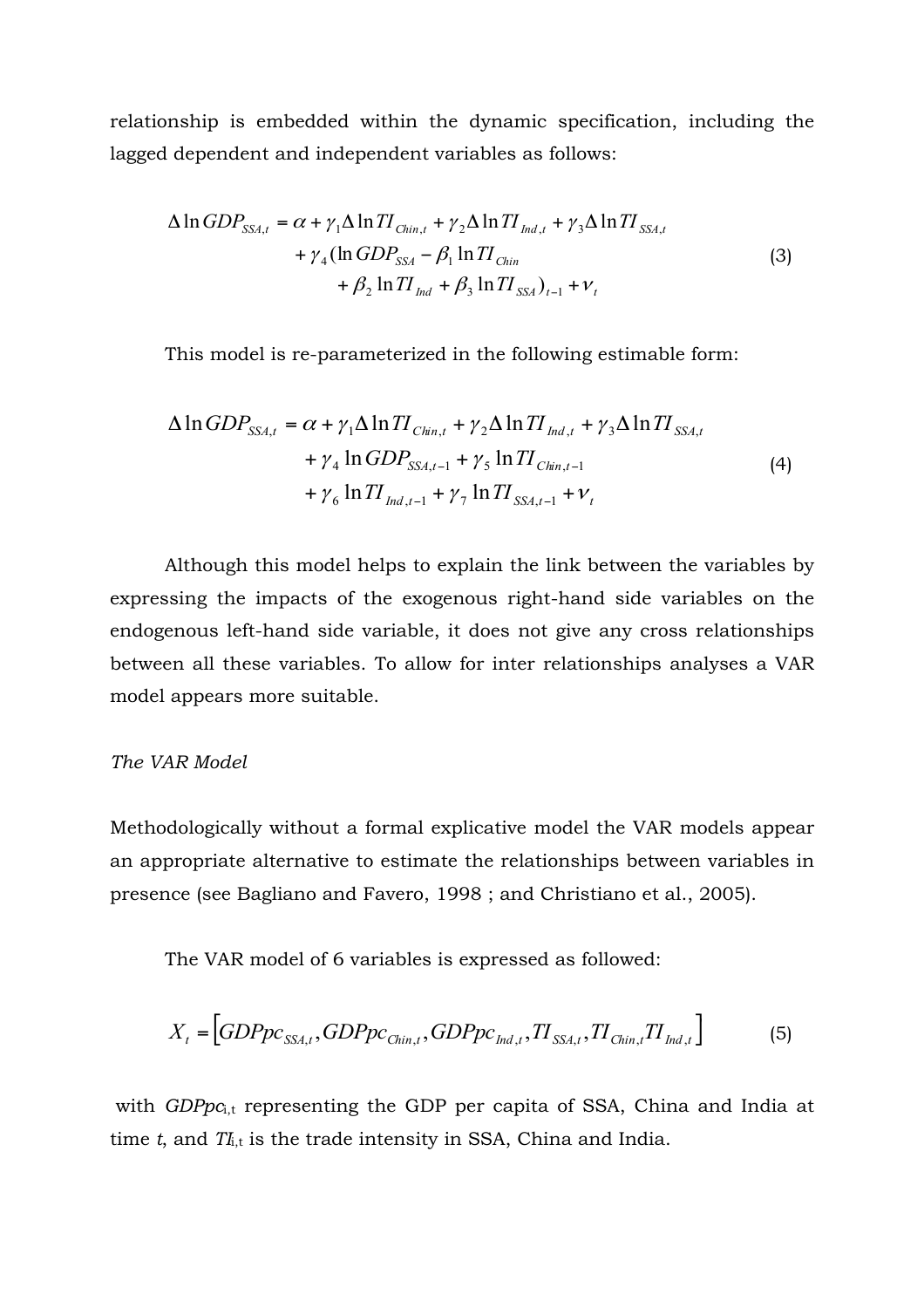Next trade intensities and the GDP per capita in China and India are modelled in Eq. 6 bellow as a function of the information *I*, and a trade shock  $\varepsilon_t$  orthogonal to the information contained in *I*.

$$
Y_{i,t} = f(I) + \varepsilon_t \tag{6}
$$

*Hypothesis: GDPpc*<sub>SSA</sub> does not respond contemporaneously to shocks  $\varepsilon_t$ .

The VAR contains only one lag due to data constraints, and has the following general form:

$$
X_t = AX_{t-1} + C\eta_t \tag{7}
$$

The variable *C* in Eq. 7 represents a triangular 6x6 matrix with diagonal elements equal one, and  $\eta_t$  is a vector of dimension 6 with mean zero. The shocks  $\varepsilon$ <sub>t</sub> are the 2<sup>nd</sup>, the 3<sup>rd</sup>, 4<sup>th</sup>, the 5<sup>th</sup> and the 6<sup>th</sup> elements of the vector  $\eta_t$ .

This representation is useful to test the dynamic response of the GDP per capita in SSA to trade intensity and GDP shocks. These responses will be performed using the impulse response functions of the VAR.

#### **3. Data and Results**

*Data*

We estimate the model using data from World Development Indicators (WDI 2007) and covering the period 1960-2005. Figure 1 shows the series in level and Figure 2 in first difference (growth rate).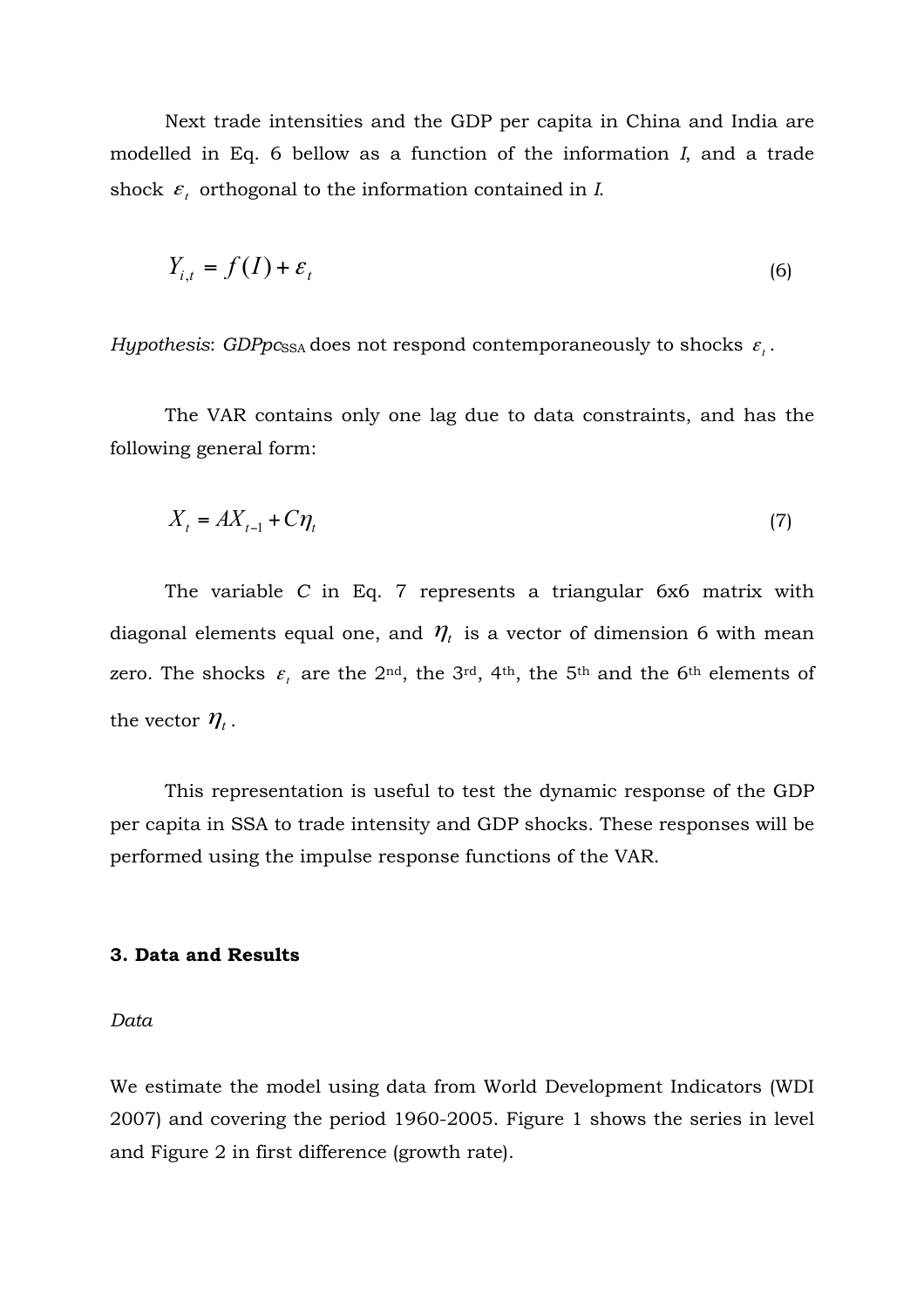The variable *LGDPpc* indicates the natural logarithm of the Gross domestic product per capita and *LTI* indicates the natural logarithm of trade intensity as measured by the share of exports plus imports in GDP.

From Figure 1 we could see that population in the aggregated SSA is lower than in both China and India. While the GDP per capita of the Sub-Saharan Africa was higher than those of China and India from 1969 to 1991, the GDP per capita of China overcomes those of the Sub-Saharan Africa and India since 1991, and the GDP per capita in India overcomes the one of SSA from 2003.

The trade intensity of the Sub-Saharan Africa is higher than both of China and India all over the period, but since 2001 trade intensity in China is the highest, overcoming the Sub-Saharan Africa one. The growth rate of the GDP and GDP per capita in China is higher than those of India and Sub-Saharan Africa.



Figure 1: Trade as percentage of GDP; GDP (Constant 2000 US\$); Population; and GDPpc (Constant 2000 US\$)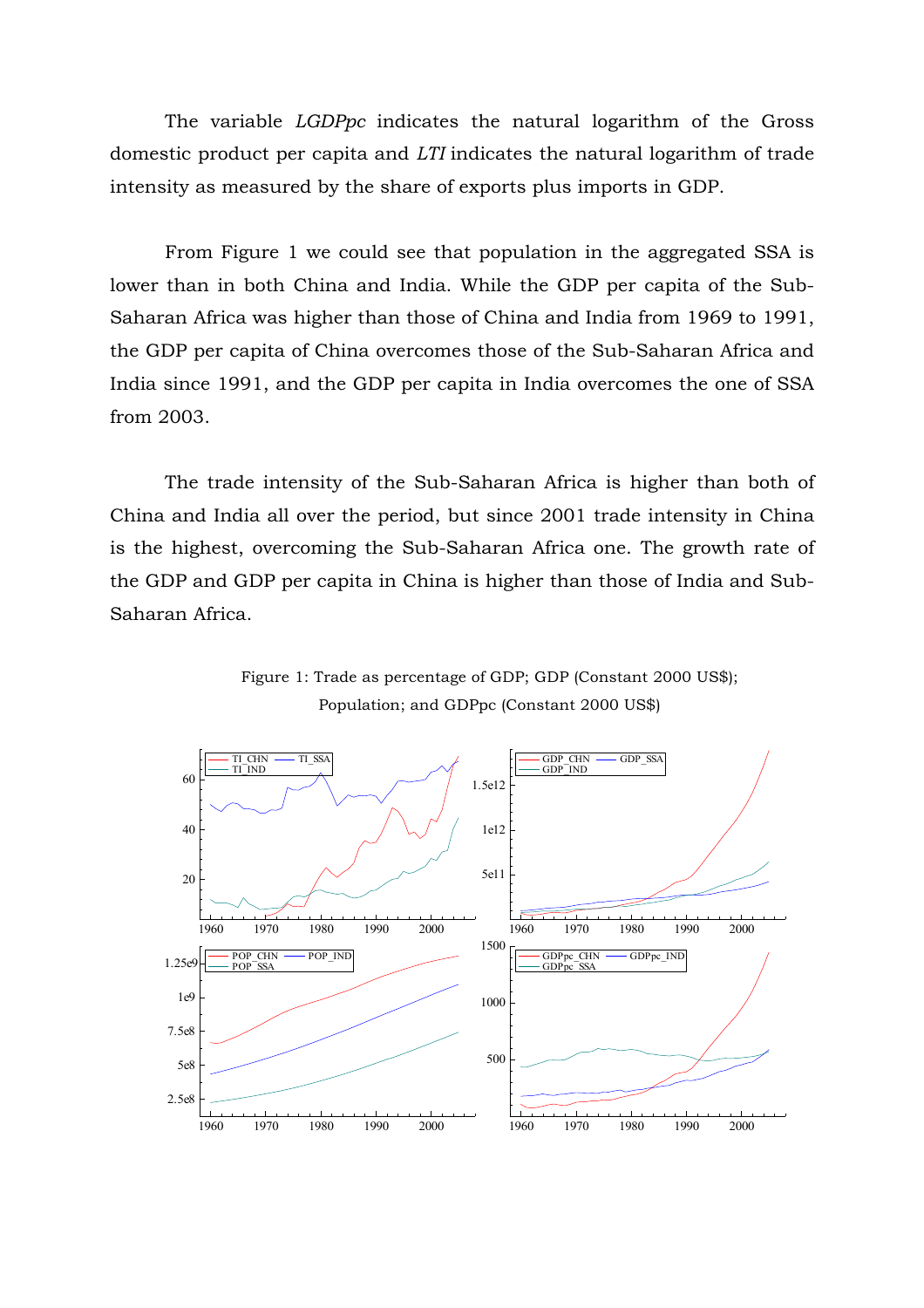

Figure 2: Trade as percentage of GDP; GDP (Constant 2000 US\$); Population; and GDPpc (Constant 2000 US\$); Growth Rate.

*Econometric Results*

#### *- The ARDL Model*

The final estimated dynamic ECM of Eq. 4 is reported in Table 1 along with the diagnostic tests and the long-run elasticities of the variables and their tratio regarding which all variables are significant. Figure 3 depicts the estimates and residuals. The dynamic ECM equation is reported as follows:

$$
\Delta \ln GDP_{SSA,t} = 0.56 + 0.055 \Delta \ln TI_{\text{Ind},t} + 0.14 \Delta \ln TI_{SSA,t} - 0.095 \ln GDP_{SSA,t-1} - 0.01 \ln TI_{\text{Chi},t-1} + 0.29 \ln TI_{\text{Ind},t-1}
$$
\n(8)

This equation indicates that in the short run, a 1% increase in the trade intensity of India enhances the Sub-Saharan Africa's GDP per capita growth by 0.055%, while a 1% increase in the trade intensity of the Sub-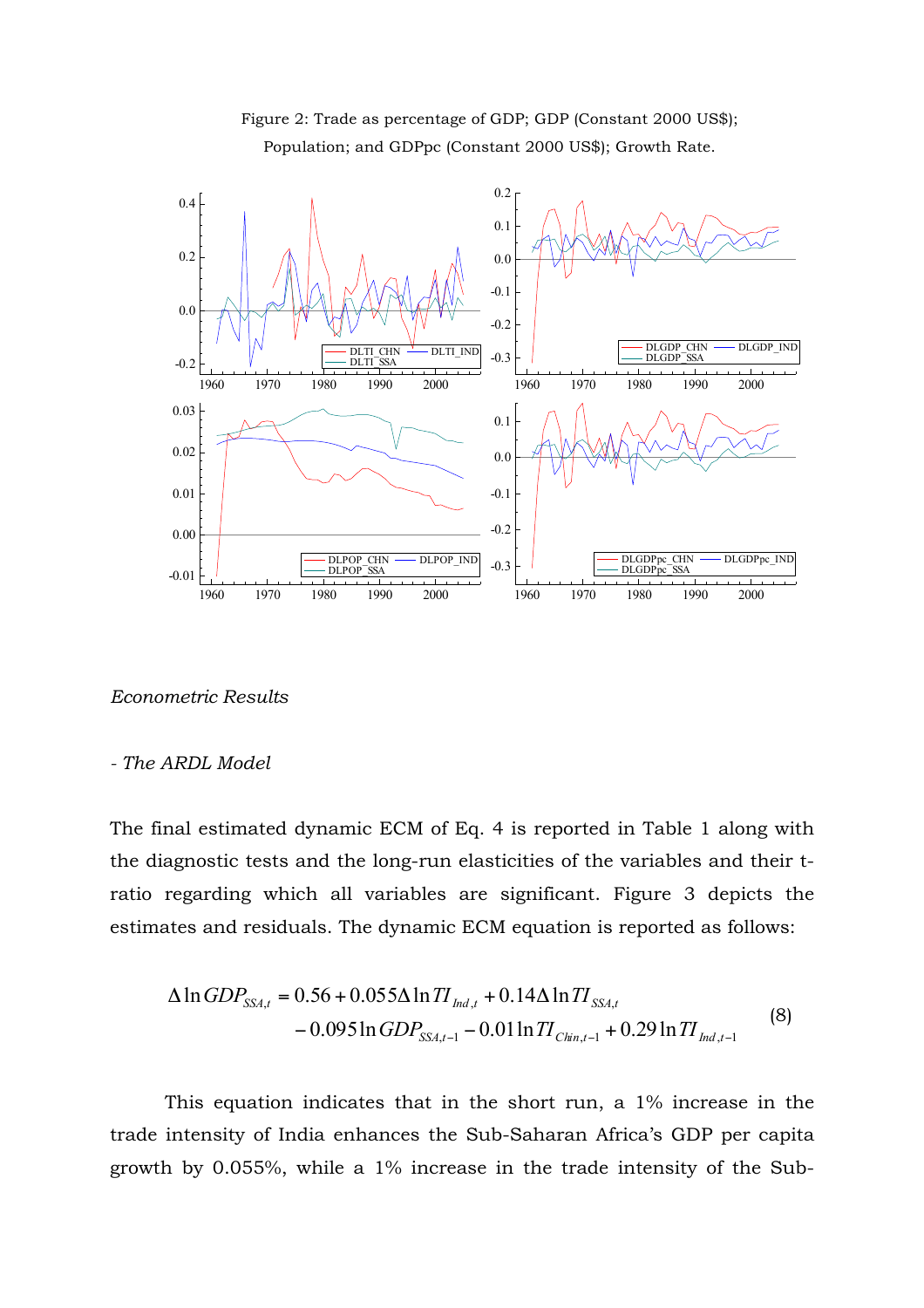Saharan Africa leads to 0.14% increase in the Sub-Saharan Africa growth. The coefficient of trade intensity in China appears insignificant in the estimations meaning that trade intensity in China has no short run significant impact on the Sub-Saharan Africa's GDP per capita growth. The coefficient of the GDP per capita (-0.095) in Eq. 5 indicates the speed of the adjustment of the system to the long-run. The long-run equation derived from the preceding dynamic ECM in Eq. 5 is the following:

$$
\ln GDPpc_{SSA,t} = 0.31 \ln TI_{\text{Ind},t} - 0.10 \ln TI_{\text{Chin},t}
$$
\n(9)

In this long-run equation the trade intensity in India has a positive sign expressing thus the fact that the trade intensity in India does have a positive impact on the Sub-Saharan Africa's GDP per capita growth; whereas the trade intensity in China has a negative sign indicating that trade intensity in China is not beneficial to the long run GDP per capita growth in the aggregated Sub-Saharan Africa area. The trade intensity in the Sub-Saharan Africa is not significant in the long run.

| Coefficient | Std. Error        | t-value         |
|-------------|-------------------|-----------------|
| 0.5628      | 0.4111            | 1.37            |
| 0.0557      | 0.0371            | 1.50            |
| 0.1422      | 0.0660            | 2.16            |
| $-0.0931$   | 0.0636            | $-1.46$         |
| $-0.0192$   | 0.0086            | $-2.23$         |
| 0.0297      | 0.0124            | 2.39            |
| $-0.0468$   | 0.0151            | $-3.10$         |
| 0.0142      | <b>RSS</b>        | 0.00569         |
| 0.5473      | $F(6, 28) =$      | 5.643 [0.001]** |
| 102.987     | DW                | 1.51            |
| 35          | no. of parameters | 7               |
|             |                   |                 |

Table 1: Model estimation, OLS 1971 to 2005 (Dependent variable: DLGDPpc\_SSA)2

Note: LGDPpc\_SSA\_1 indicates the log of GDPpc\_SSA one period lag. DUM92 is a dummy variable.

 $\overline{a}$ 

<sup>2</sup> Estimations are performed using PcGive 10 (Hendry and Doornik 2001).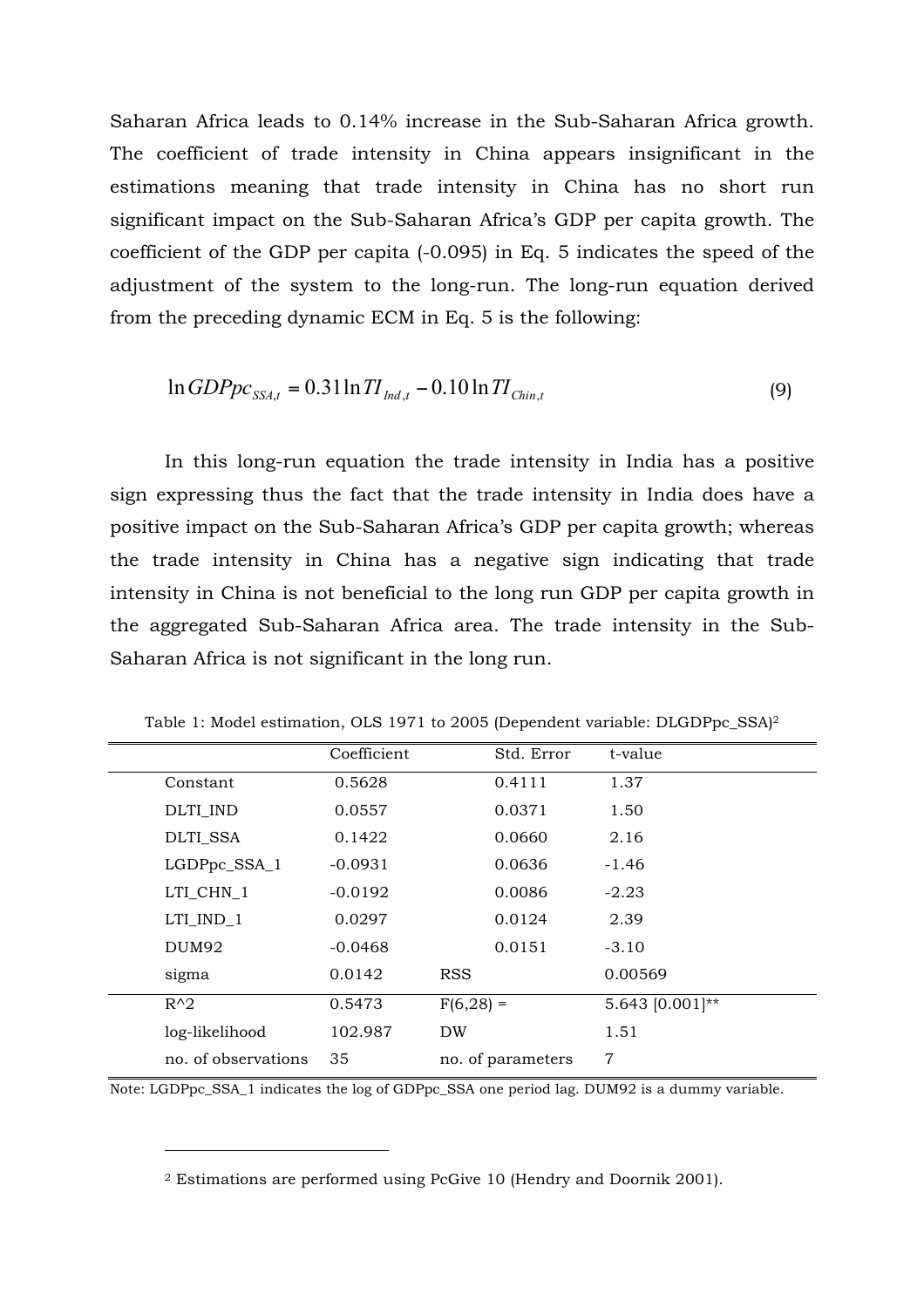



*- The VAR Model*

The impulse responses from the estimation of the VAR model are depicted in the following Figure 4. The responses of the GDP per capita in the SSA to a shock on Trade intensity in the Sub-Saharan Africa, in China and in India are reported in these Figures.

We could see that following a shock on the trade intensity in the Sub-Saharan Africa, the GDP per capita of the Sub-Saharan Africa increases immediately (one year period) and decreases in the short run (2 years), and then increases in the long run (after 3 years), while a shock on Trade intensity in China leads to an increase of the GDP per capita of the Sub-Saharan Africa over 9 years before decreasing during 10 years and increasing in the long run. On the other hand, a shock on the trade intensity in India has a positive growing impact on the GDP per capita of the Sub-Saharan Africa during 3 years before declining during 6 years. In the long run (after 9 years) the shock is positive.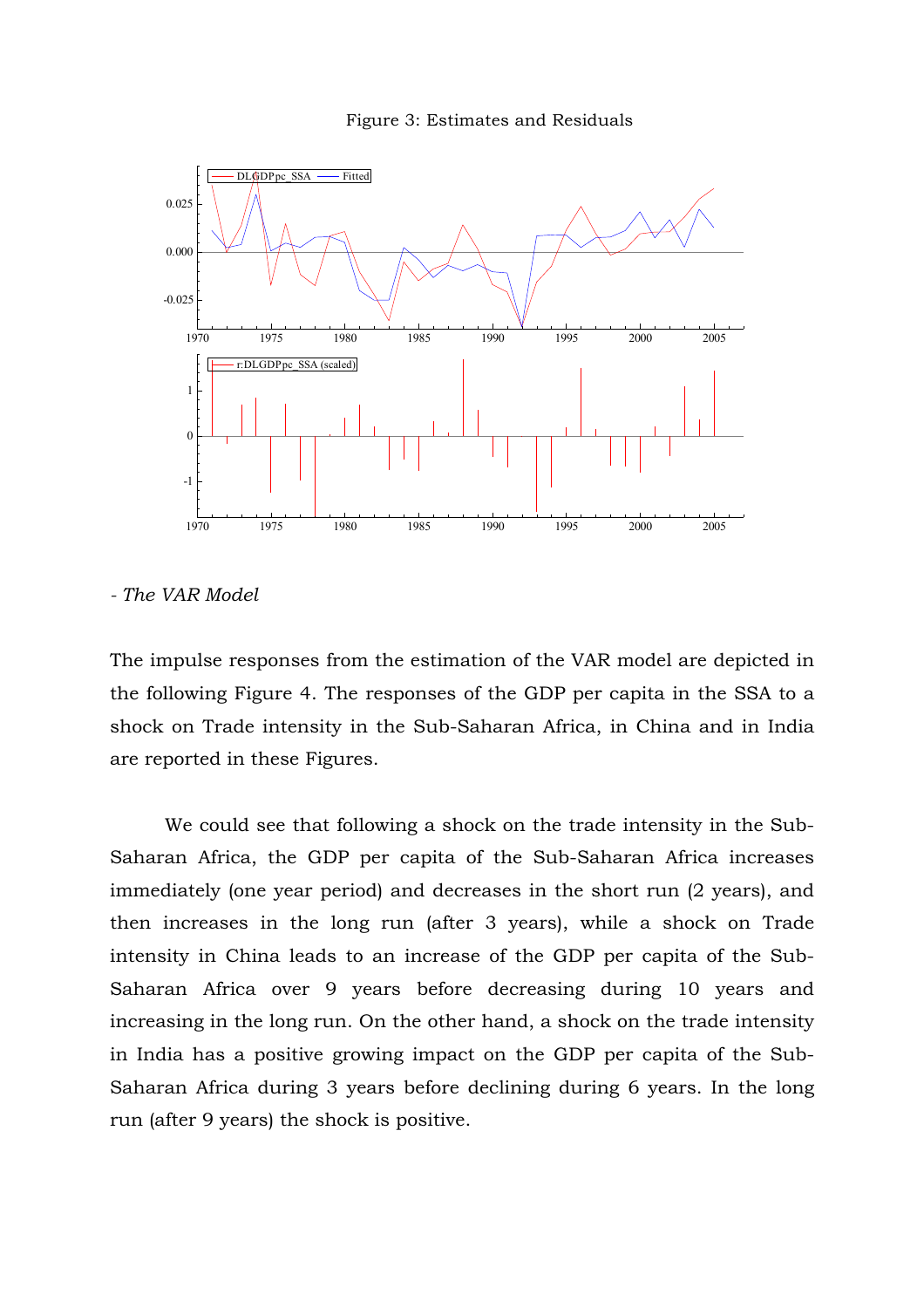



Figure 5: Response of Trade Intensity to the SSA per Capita GDP Shock

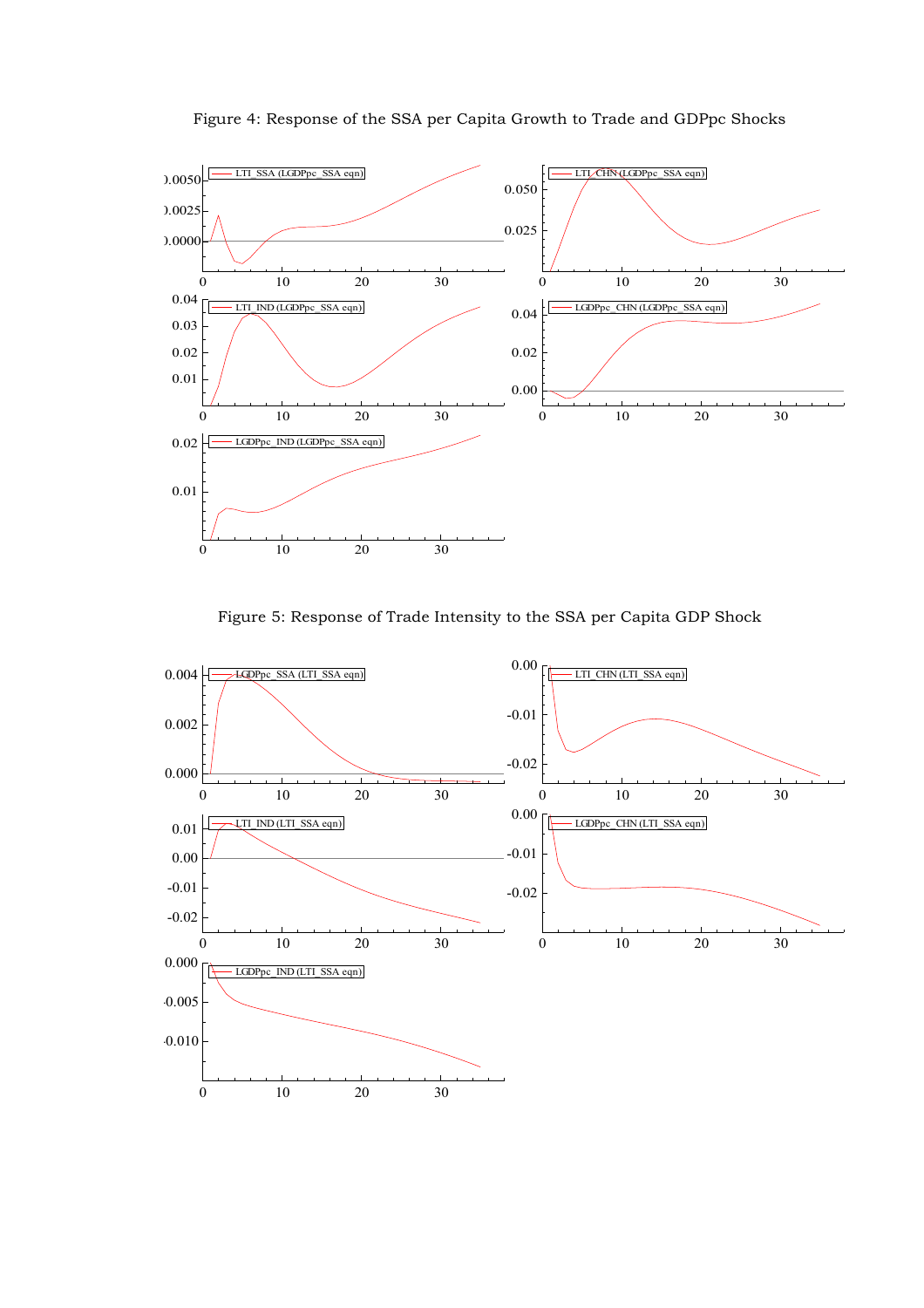A shock on the GDP per capita in the Sub-Saharan Africa leads to a 2 years increase in trade intensity in the Sub-Saharan Africa and a decrease in the long run. A shock on the GDP per capita in China and India has a decreasing effect on the trade intensity in the Sub-Saharan Africa. A shock on the trade intensity in China has a decreasing effect on the short-run Sub-Saharan Africa's trade intensity (2 years), and increasing effect over 6 years and a decreasing impact in the long run. A shock on the trade intensity in India has a decreasing effect on the Sub-Saharan Africa's trade intensity in the short and long-run.

|            |                            | Short-run                           | Long-run        |  |
|------------|----------------------------|-------------------------------------|-----------------|--|
| Model      | $1\%$ Increase in          | <b>Impact on GDPpcssA</b>           |                 |  |
|            | $T_{\rm ISSA}$             | Increase $(+)$                      | non significant |  |
| ARDL       | $T_{\rm{Chin}}$            | non significant                     | Decrease (-)    |  |
|            | $Tl_{\rm Ind}$             | Increase $(+)$                      | Increase $(+)$  |  |
| <b>VAR</b> | $T\mathit{I}_{\text{SSA}}$ | Decrease (-)                        | Increase $(+)$  |  |
|            | $T_{\rm{Chin}}$            | Decrease (-)                        | Increase (-)    |  |
|            | $T_{\rm Ind}$              | Increase $(+)$                      | Increase $(+)$  |  |
|            |                            | <b>Impact on Trade-Intensityssa</b> |                 |  |
|            | GDPpcchin                  | Increase                            | Decrease        |  |
|            | GDPpC <sub>Ind</sub>       | Decrease                            | Decrease        |  |
|            | $T$ <i>Chin</i>            | Decrease                            | Decrease        |  |
|            | $T_{\rm Ind}$              | Decrease                            | Decrease        |  |

Table 2: Models Results Comparison

#### **4. Final remarks**

This paper examined the impact of trade intensity in China and India proxies by the share of imports plus exports in the GDP per capita growth in the Sub-Saharan Africa over the period 1971-2005. These relationships are analyzed using firstly an autoregressive distributes lag ECM approach, and secondly using impulse responses from a VAR model.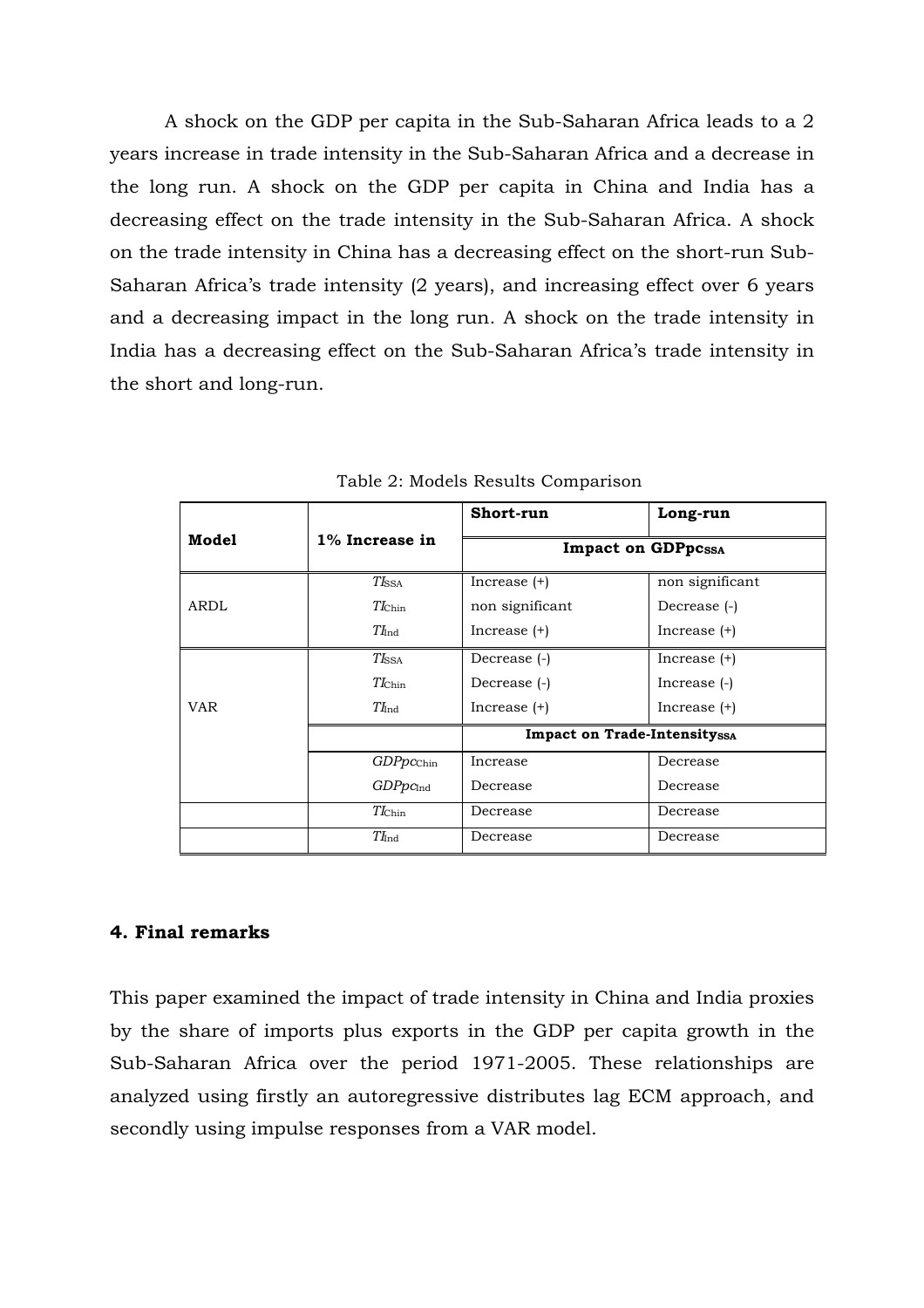We find diverse impacts of the Chinese and Indian trade intensity on the Sub-Saharan Africa's GDP per capita growth. While trade intensity in China is not significant in the short run, an increase in the Indian trade intensity positively impacts the short run GDP per capita growth in the Sub-Saharan Africa, while the trade intensity in China negatively impacts the short run Sub-Saharan Africa's GDP per capita growth rate.

Concerning the impact of trade intensity on the GDP per capita the two models (ARDL and VAR) deliver conflicting results for China and Sub-Saharan Africa while the results are concordant for India. In the case of the effect of the variables on the trade intensity in the Sub-Saharan Africa, the VAR model indicates negative impacts in the short and long-run, except for the impact of the GDP per capita of sub-Saharan Africa on the Trade intensity in the Sub-Saharan Africa.

The findings suggest that the trade intensity of the two emerging countries, namely China and India have differential short and long-run impacts on the GDP per capita growth rate on the aggregated SSA.

The intensity of trade, which is an aspect of the increasing globalization phenomenon of Sub-Saharan Africa economies and China and India as well, does have a significant and beneficial long-run impact on the GDP per capita in this zone. In the long-run, the impact of the variables on the trade intensity will decrease. The beneficial long-run aspects of the trade intensity in the Sub-Saharan Africa, China and India on growth in the Sub-Saharan Africa should be considered by policy markers concerned with new growth strategies in the Sub-Saharan Africa.

#### **References**

Bagliano, F.C. and C.A. Favero (1998) Measuring Monetary Policy with VAR Models: An Evaluation, *European Economic Review* 42, pp. 1069-1112.